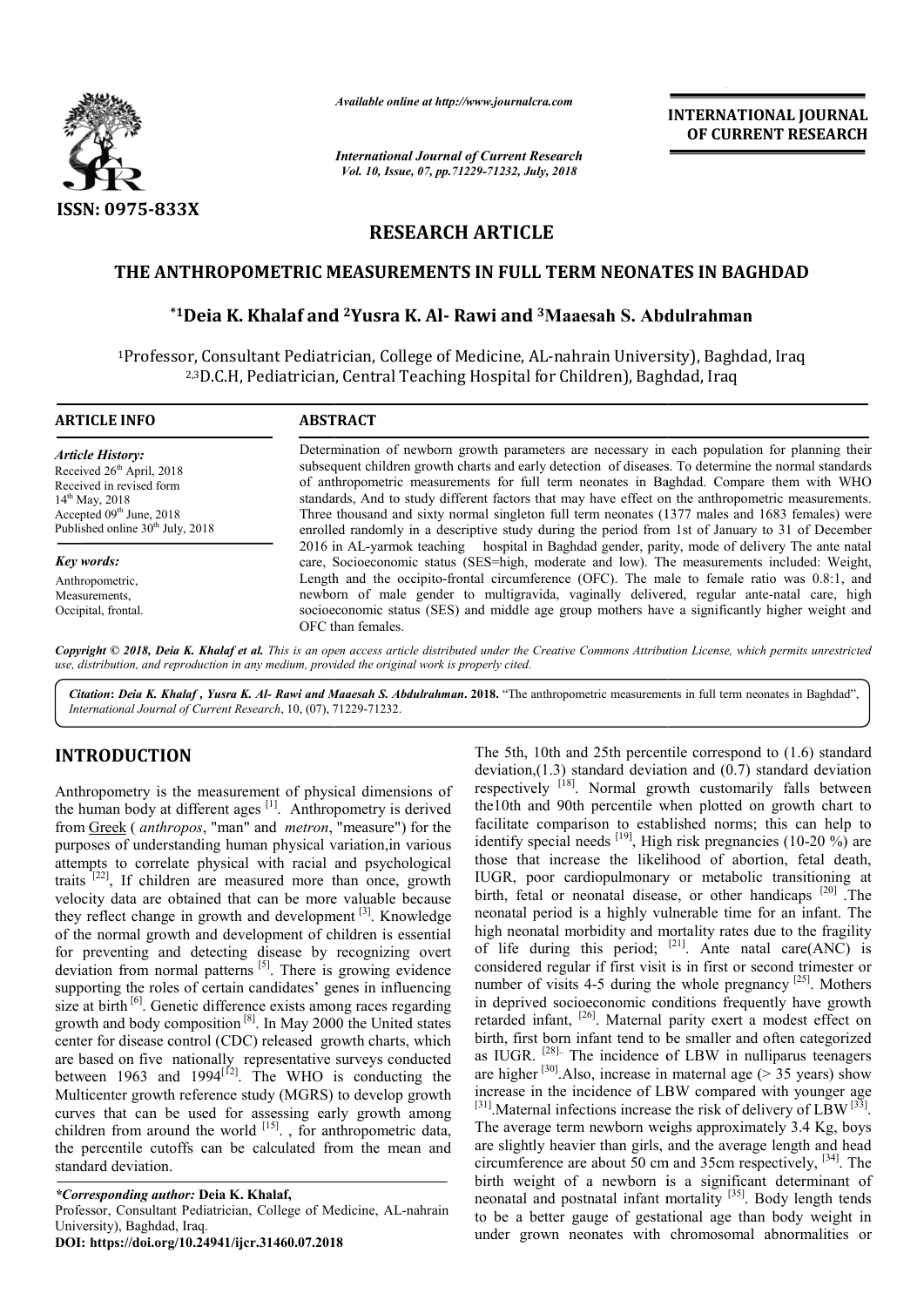congenital Rubella [37]. Head size attracts particular attention in infancy; the OFC of the skull is measured soon after birth, not only to ensure that the baby does not have microcephaly, reflecting poor brain growth in utero, <sup>[39]</sup>. Several studies have led to the conclusion that the newborns nutritional status is more important than birth weight alone for identifying perinatal risk[42,43]. Significant variation exists in mid-arm circumference and mid-thigh circumference values among different populations, due to several factors, including genetic characteristics and nutritional status<sup>[46]</sup>. The periodic measurement of anthropometric variables in different population and regions of a country reflect changes in children nutrition and health status and are a reliable tool to evaluate social health  $[47]$ . The main advantages of the measurements described above are practical, simple, non invasive, inexpensive, portable and highly suitable for pediatric use in the ward, clinic or community  $[48]$ .

#### **Aim of the Study**

To determine the normal standards of anthropometric measurements (birth weight, length, head circumference) for full term neonates in Baghdad. And compare them with WHO standards, And study different factors that may have effect on the anthropometric measurements.

#### **Patients and methods**

Three thousand and sixty normal singleton full term neonates (1377males and 1683 females) were enrolled randomly in a descriptive, observational study during the period from  $1<sup>st</sup>$  of January to 31 of December 2016 in AL-yarmok teaching hospital in Baghdad . The exclusion criteria include (neonates of high risk or complicated pregnancies, neonates with visible congenital anomaly, Preterm, multiple gestations). The above criteria were excluded by history and clinical examination, the data collection were taken by direct interview with the mothers and relatives and measurements were taken for their newborns by the researcher during the first day of life. The studied variables were gender, parity (primipara and multipara), mode of delivery (vaginal delivery and caesarean section), The ante natal care (ANC was considered regular if first visit is in the first or second trimester or number of visits 4-5 during the whole pregnancy) (25). Socioeconomic status (SES=high, moderate and low). The studied measurements included: Weight (was measured in kilograms on naked neonates by an accurate electronic scale (SECA, Germany made, maximum Wt was 16 kg). Length (was measured by laying the baby supine on a table with one leg fully extended at hip and knee and making two labels, one of the crown and the other of the heel . The distance between these two labels was measured in centimeters). The occipito-frontal circumference (OFC was determined using a non-stretchable plastic tape which was pulled lightly around the head at a level just above the supra orbital ridges at the front, the level of the tape was the same on left and right sides of the head and posterior part of the tape was aligned on the most prominent point of the occiput that leads to the largest possible measurement, It was measured in centimeters for at least 3 times) The data analyzed by the statistical package for the social sciences (SPSS- version 20) and Microsoft office Excel programs (2007) for mean, standard deviation and p-value. A significant statistical difference of variables was considered when p-value≤0.05.

### **RESULTS**

The male to female ratio was 0.8 : 1, and the males have a significantly higher weight and OFC than females, while there is no significant difference in length. As shown in table -1.

**Table 1. Relation between sex of neonates and anthropometrics measurements**

| Measurements  | Male (1377)<br>Mean $\pm SD$ | Female (1683)<br>Mean $\pm SD$ | p-value |
|---------------|------------------------------|--------------------------------|---------|
| Weight (kg)   | $3.24 \pm 0.39$              | $3.17 \pm 0.46$                | 0.045   |
| Length $(cm)$ | $\pm$ 2.26<br>50             | $49.8 \pm 1.66$                | 0.416   |
| $OFC$ (cm)    | $34.4 \pm 1.16$              | 34 2 $\pm$ 1 79                | 0.039   |

The neonates of Multigravida mothers have a significantly higher length and OFC compared to Primigravida, while there is no difference in weight. As shown in Table 2.

**Table 2. The relation between parity of mother and the anthropometric measurements**

| Measurements  | Primigravida    | Multigravida    | p-value |
|---------------|-----------------|-----------------|---------|
|               | (1194)          | (1866)          |         |
|               | Mean $\pm SD$   | Mean $\pm SD$   |         |
| Weight (kg)   | $3.23 \pm 0.40$ | $3.26 \pm 0.45$ | 0.297   |
| Length $(cm)$ | $49.1 \pm 0.83$ | $50.5 \pm 2.35$ | < 0.001 |
| OFC (cm)      | $34.0 \pm 0.86$ | $34.5 \pm 1.63$ | < 0.001 |

The vaginally delivered neonates have a significantly higher weight, length and OFC than neonates delivered by cesarean section. As shown in Table 3

**Table 3. The relation between mode of delivery and the anthropometric measurements**

| Measurements  | Vaginal<br>delivery | Cesarean section | p-value |
|---------------|---------------------|------------------|---------|
|               | Total (1071)        | Total (1989)     |         |
|               | Mean $\pm SD$       | Mean $\pm SD$    |         |
| Weight (kg)   | $3.31 \pm 0.57$     | $3.22 \pm 0.37$  | 0.003   |
| Length $(cm)$ | $50.6 \pm 2.13$     | $49.7 \pm 2.26$  | < 0.001 |
| $OFC$ (cm)    | $34.7 \pm 1.60$     | $34.07 \pm 1.25$ | < 0.001 |

There were a significantly higher weight, length and OFC measurements among neonates whose mothers had regular ante-natal care than irregular care mothers. As shown in table - 4

**Table 4. The relation between the regularity of antenatal care and the anthropometric measurements**

| Measurements  | Regular         | Irregular       | p-value |
|---------------|-----------------|-----------------|---------|
|               | Total (1224)    | Total (1836)    |         |
|               | Mean $\pm SD$   | Mean $\pm SD$   |         |
| Weight (kg)   | $3.39 \pm 0.51$ | $3.16 \pm 0.37$ | < 0.001 |
| Length $(cm)$ | $50.8 \pm 2.29$ | $49.7 \pm 2.06$ | < 0.001 |
| (cm)<br>OFC - | $34.7 \pm 0.66$ | $34.1 \pm 1.50$ | < 0.001 |

The neonates of high socioeconomic status (SES) mothers had higher weight, length and OFC than moderate and low SES mothers. as shown in Table-5. The neonates of the middle age group mothers (26-35) years old had a higher weight, length and OFC measurements compared to other age groups. as shown in Table 6.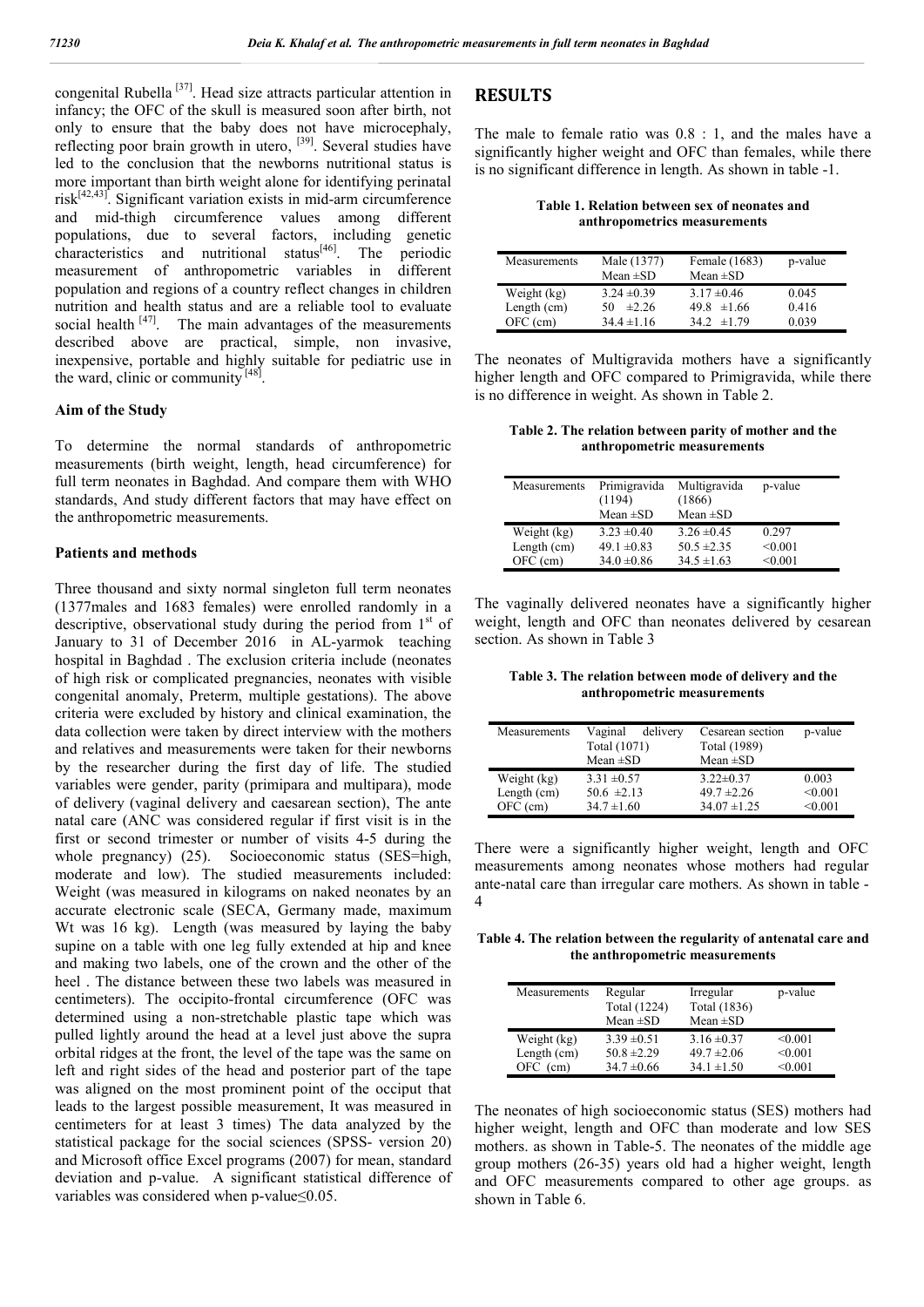| Measurements  | $(1)$ High      | (2) Moderate       | $(3)$ Low       | p-value |
|---------------|-----------------|--------------------|-----------------|---------|
|               | Total (765)     | <b>Total</b> (818) | Total (1377)    |         |
|               | Mean $\pm SD$   | Mean $\pm SD$      | Mean $\pm SD$   |         |
| Weight (kg)   | $3.38 \pm 0.50$ | 3.29<br>$\pm 0.51$ | $3.14 \pm 0.37$ | 0.068   |
| Length $(cm)$ | $50.4 \pm 2.70$ | 50.4<br>$\pm 2.81$ | 49.6 $\pm 1.50$ | 1.000   |
| $OFC$ (cm)    | $34.6 \pm 1.34$ | 34.5<br>$\pm 1.64$ | $34.1 \pm 1.28$ | 0.436   |

**Table 5. The relation between the socioeconomic status and the anthropometric measurements**

**Table 6. Relation between age of mother and the anthropometric measurements**

| Measurements  | $16-25$ year<br>Mean $\pm SD$ | $26-35$ year<br>Mean $\pm SD$ | $36-45$ vear<br>Mean $\pm SD$ | p-value      |
|---------------|-------------------------------|-------------------------------|-------------------------------|--------------|
| Weight (kg)   | $3.22 \pm 0.44$               | $3.28 \pm 0.47$               | $3.15 \pm 0.14$               | 0.091        |
| Length $(cm)$ | $49.2 \pm 1.98$               | $50.4 \pm 2.00$               | $49 \pm 1.41$                 | $\leq 0.001$ |
| OFC (cm)      | $33.6 \pm 1.33$               | $34.2 \pm 1.00$               | $33.4 \pm 0.70$               | $\leq 0.001$ |

### **DISCUSSION**

The mean birth (weight, length and OFC) were (3.2 kg, 49.9 cm and 34.3 cm) respectively, which were lower than NCHS means  $(3.4 \text{ kg}, 50 \text{cm})$  and  $35 \text{cm}$ <sup>(15)</sup>the difference may be due to size of study and nutritional habits of Iraqi pregnant mother. regarding the sex the current study shows that males have higher weight and OFC and length than females, which in agreement with Telater B. study in Istanbul 2009<sup>[50]</sup>, Nickavar A. study in Tehran 2007  $[51]$ . Regarding parity, the neonates of a multigravida have significantly higher values of length and OFC than primigravida, which disagree with Phung et al study in Europe  $[53]$  and with other studies  $[54, 55]$  this may be due to effects of nausea and vomiting getting less while appetite getting better with subsequent pregnancies. the newborns delivered by normal vaginal delivery are significantly higher than those delivered by cesarean section, which is in agreement with other study  $[67]$ . according to the regularity of ANC, it was clear that all measurements were higher in those with regular ANC, this correlates well with other studies<sup>[52,56]</sup>. comparison according to the family SES, the weight, length and OFC values were significantly higher in newborns of high SES families followed by moderate and low SES group, this agree with Jaya D.S, an Indian study conducted in  $1993^{[57]}$ , according to the age of the mother with significantly higher measurements of weight, length and OFC among the (26-35 years) age group, which is less than NCHS<sup>[15]</sup>, Telatar B.study<sup>[50]</sup> years) age group, which is loss than 110 and the attributed to the and Nickavar A. study<sup>[51]</sup>, and this could be attributed to the better education and the more experience regarding the health care during pregnancy than the younger age group in addition to lower health risks and pregnancy complications compared to the older age group.

#### **Conclusion**

The gender, age of mother, parity, mode of delivery, antenatal care and socioeconomic status of mother, all have a significant effects on newborn growth measurements. And the Iraqi newborn measurements is still equal to WHO standard values.

#### **Recommendation**

We advise to perform a larger size study in different governorates including other growth parameters like chest circumference, mid-arm circumference (MAC) mid-thigh circumference at different age groups to establish a standard anthropometric measurements for Iraqi newborn. Encourgment of regular antenatal care associated with high standard health

support and healthy nutrition to improve the fetal growth and maternal health and ultimately the neonatal health.

#### **REFERENCES**

- Ashworth, A. Effects of intrauterine growth retardation on mortality and morbidity in infants and young children. *European Journal of Clinical Nutrition.*1998; *52*(1): 34-42.
- Barbara JS.High risk pregnancies.In:Kliegman RM,Behrman RE,Jenson HB and Stanton BF.Nelson Text book of pediatrics,18<sup>th</sup> ed. Philadelphia, WB Saunders. 2007; 95: p. 683.
- Bertagno JR,Mattos CA,Dal CG.Weight for length relationship at birth to predict neonatal diseases. *Sao Paulo Med J.* 2003 Jul;121(4):149-154.
- Brenda Eskenazi, Gayle C, Windham, Shanna H, Swan AM. Obstet. and gynecol. survey.Public Health J.1997; 47(81):458.
- Cormic MC. The contribution of low birth weight to infant Mortality and morbidity. *N Engl J Med.*1985,312:82-90.
- Garza C,Onis M.WHO Multicentre Growth Reference study Group. Rationale for developing a new international growth reference. Food Nutr Bull.2004;25: 76-85.
- Golden B, Reilly j. Anthropometric nutritional assessment. In: Mcintosch N,Helms PJ,Symyth RL, and Arneils Text book of Pediatrics,7th ed. Elsevier limited.2008;16:P.513-529.
- Gomella. TL. Nutritional management. Growth assessment of the neonate. In:Gomella TL, Gunningham MD, Eyal FG andZenk KE.Lange neonatology,5th ed., MC Graw-Hill companies. 2004; 8:p.77-101.
- Hamill PV, Drized TA, Johnson CL et al, Phys ical Growth. National center for health statistics percentiles. *American Journal of clinical nutrition.*1979; 32:607-629.
- Hansen JP. Older maternal age and pregnancy outcome. Obstetric Gyne J. 1986; 41:7269.
- Idris MZ, Gupta A, Mohan U. Maternal Health And LBW Among Institutional Deliveries. Indian J Of Comm Med.  $(2002)$ ;  $25(4)$ : 156-160.
- Isaksen CV, Laurini RN; Jacobsen G.: Pregnancy risk factors of small for gestational age birth and perinatal mortality.1997;165: 44-9.
- Jaya DS,Kumar NS,Bai LS,Anthropometric Indices In Newborns.Indian Pediatric Journal,volume 32,November 1995.
- Johnston LB, Clark AJ, Savage MO. Genetic factors contributing to birth weight. ADC 2002; 86:2-3.
- Kleigman RM. Intrauterine growth restriction.In:Martin RJ, Fanaroff AA. Neonatal-perinatal medicine.8th ed. Philadelphia. Mosby. 2006; p. 271-306.
- Klerman L, Rameys, Goldenberg, Marbury S, (2001) A Randomized Trial Of Augmented Prenatal Care. Am.J. Public Health 91(1): 105: 111.
- Kramer M Socioeconomic determinants of intrauterine growth retardation. *European Journal of Clinical Nutrition.* 2002; 52(1):29-33.
- Lao TT. Obstetrics outcome of teenage pregnancies.The University of Hong Kong, Hum Reprod. 1998 Nov; 13(11):3228-32.
- Neyzi O, Saka HN. Anthropometric studies in Turkish children. Istanbul Medical faculty Journal.2002;65:221-8.
- Nickavar A, Golnar P. and Seddigh N. Determination of birth indices in healthy neonates. Acta Medica Iranica J.2007;45(6):469-472.
- Olsson J. The newborn. In: Kliegman RM, Behrman RE, Jenson HB, Stanton BF. Nelson textbook of pediatrics,18th ed.Philadelphia,WB Saunder. 2007; 7: p .41-43.